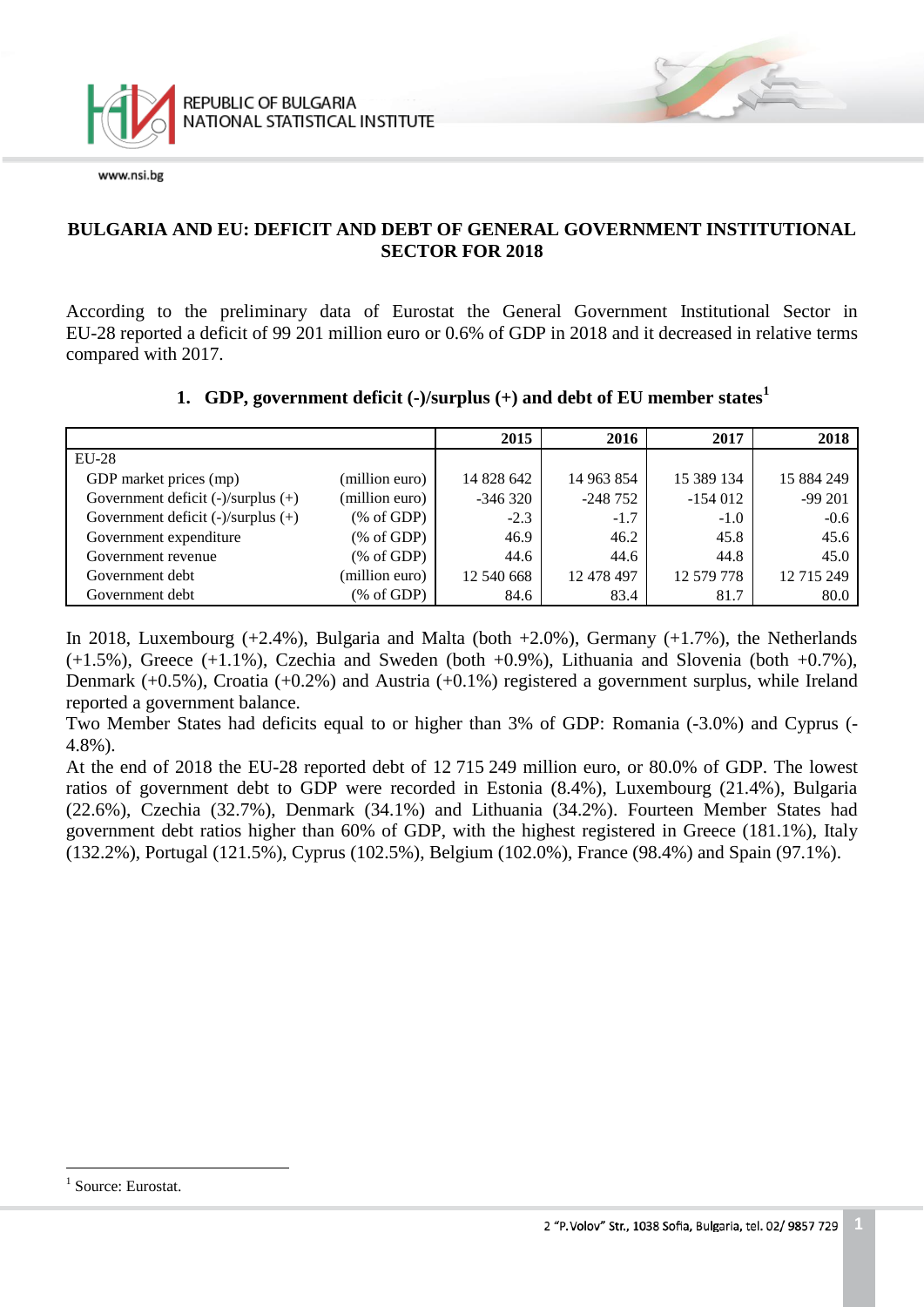

### **Annex**

### **Table 1**

|                                         |                                                       | 2015      | 2016          | 2017      | 2018      |
|-----------------------------------------|-------------------------------------------------------|-----------|---------------|-----------|-----------|
| <b>Belgium</b>                          |                                                       |           |               |           |           |
| GDP mp                                  | (million euro)                                        |           |               |           |           |
|                                         |                                                       | 411 010   | 424 660       | 439 052   | 450 577   |
| Government deficit (-)/surplus (+)      | (million euro)                                        | $-9820$   | $-10226$      | $-3644$   | $-3096$   |
| Government deficit $(-)/$ surplus $(+)$ | % of GDP                                              | $-2.4$    | $-2.4$        | $-0.8$    | $-0.7$    |
| Government expenditure                  | % of GDP                                              | 53.7      | 53.1          | 52.1      | 52.4      |
| Government revenue                      | $(% \mathcal{L}_{0}^{\infty}$ (% of GDP)              | 51.4      | 50.7          | 51.3      | 51.7      |
| Government debt                         | (million euro)                                        | 437 176   | 450 545       | 454 112   | 459 651   |
| Government debt                         | $(% \mathcal{L}_{0} \cap \mathcal{L}_{1})$ (% of GDP) | 106.4     | 106.1         | 103.4     | 102.0     |
| <b>Bulgaria</b>                         |                                                       |           |               |           |           |
| GDP mp                                  | (million BGN)                                         | 88 575    | 94 130        | 101 043   | 107 925   |
| Government deficit $(-)/$ surplus $(+)$ | (million BGN)                                         | $-1481$   | 132           | 1 1 8 2   | 2 1 4 9   |
| Government deficit (-)/surplus (+)      | $(% \mathcal{L}_{0}^{\infty}$ (% of GDP)              | $-1.7$    | 0.1           | 1.2       | 2.0       |
| Government expenditure                  | $(% \mathcal{L}_{0}^{\infty}$ (% of GDP)              | 40.5      | 35.1          | 35.0      | 34.8      |
| Government revenue                      | $(% \mathcal{L}_{0}^{\infty}$ (% of GDP)              | 38.8      | 35.2          | 36.2      | 36.8      |
| Government debt                         | (million BGN)                                         | 23 217    | 27858         | 25 904    | 24 4 30   |
| Government debt                         | $(% \mathcal{L}_{0} \cap \mathcal{L}_{1})$ (% of GDP) | 26.2      | 29.6          | 25.6      | 22.6      |
| Czechia                                 |                                                       |           |               |           |           |
| GDP mp                                  | (million CZK)                                         | 4 595 783 | 4 7 6 7 9 9 0 | 5 047 267 | 5 304 386 |
| Government deficit (-)/surplus (+)      | (million CZK)                                         | $-28260$  | 34 274        | 78 765    | 47 427    |
| Government deficit $(-)/$ surplus $(+)$ | $(% \mathcal{L}_{0}^{\infty}$ (% of GDP)              | $-0.6$    | 0.7           | 1.6       | 0.9       |
| Government expenditure                  | $(% \mathcal{L}_{0}^{\infty}$ (% of GDP)              | 41.7      | 39.5          | 38.9      | 40.8      |
| Government revenue                      | $(% \mathcal{L}_{0} \cap \mathcal{L}_{1})$ (% of GDP) | 41.1      | 40.2          | 40.5      | 41.7      |
| Government debt                         | (million CZK)                                         | 1 836 255 | 1754883       | 1749 532  | 1735076   |
| Government debt                         | $(% \mathcal{L}_{0} \cap \mathcal{L}_{1})$ (% of GDP) | 40.0      | 36.8          | 34.7      | 32.7      |

# **GDP, government deficit (-)/surplus (+) and debt of EU member states<sup>1</sup>**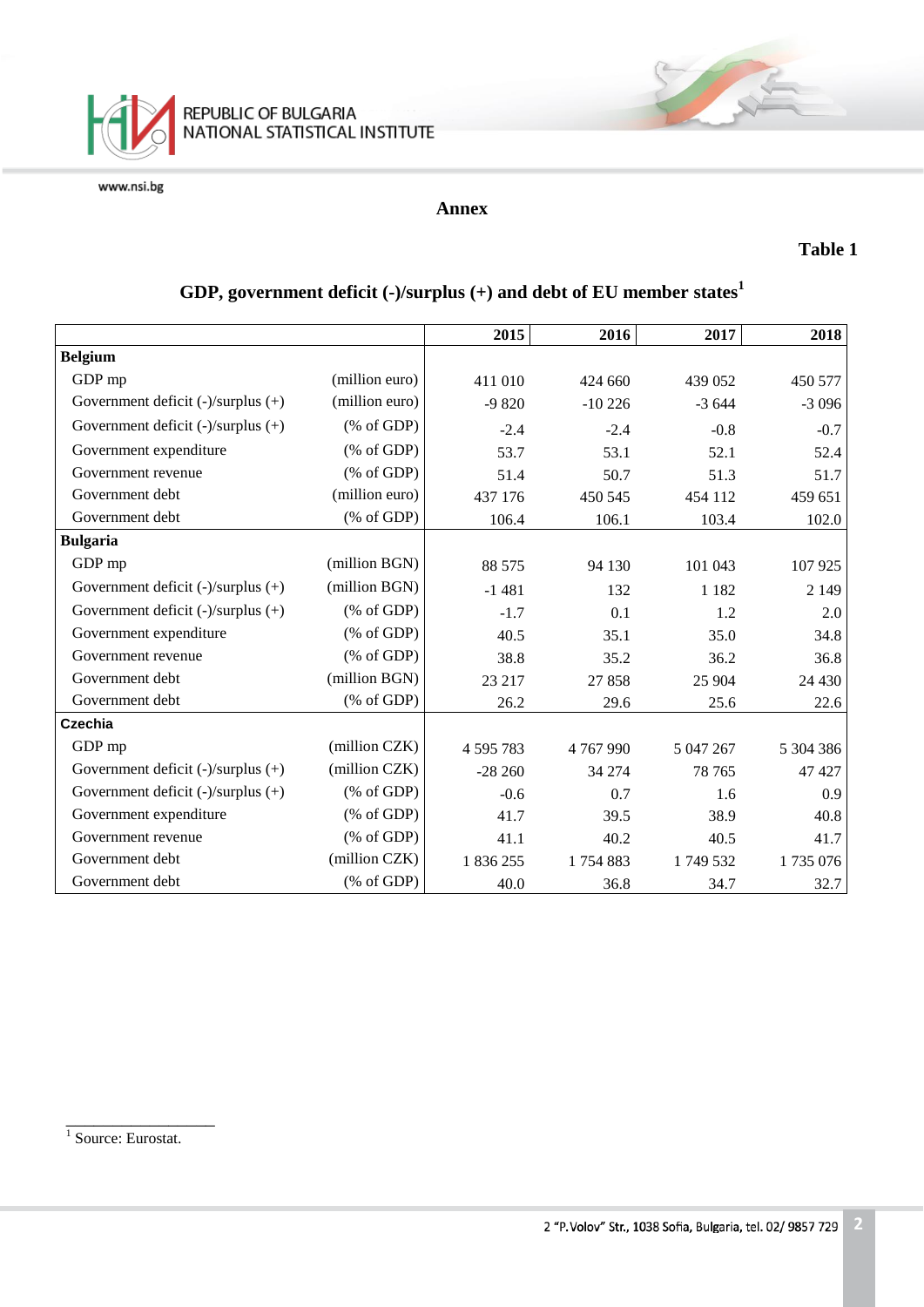

### **Table 1**

# **GDP, government deficit (-)/surplus (+) and debt of EU member states<sup>1</sup>**

(Continued)

|                                         |                                                       | 2015      | 2016      | 2017      | 2018        |
|-----------------------------------------|-------------------------------------------------------|-----------|-----------|-----------|-------------|
| <b>Denmark</b>                          |                                                       |           |           |           |             |
| GDP mp                                  | (million DKK)                                         | 2 036 356 | 2 100 216 | 2 178 067 | 2 2 18 3 23 |
| Government deficit $(-)/$ surplus $(+)$ | (million DKK)                                         | $-27076$  | $-1534$   | 31 577    | 11 337      |
| Government deficit $(-)/$ surplus $(+)$ | $(% \mathcal{L}_{0} \cap \mathcal{L}_{1})$ (% of GDP) | $-1.3$    | $-0.1$    | 1.4       | 0.5         |
| Government expenditure                  | $(% \mathcal{L}_{0} \cap \mathcal{L}_{1})$ (% of GDP) | 54.5      | 52.7      | 51.2      | 51.4        |
| Government revenue                      | $(% \mathcal{L}_{0} \cap \mathcal{L}_{1})$ (% of GDP) | 53.2      | 52.6      | 52.6      | 51.9        |
| Government debt                         | (million DKK)                                         | 809 934   | 781 230   | 772 862   | 757 441     |
| Government debt                         | $(% \mathcal{L}_{0} \cap \mathcal{L}_{1})$ (% of GDP) | 39.8      | 37.2      | 35.5      | 34.1        |
| <b>Germany</b>                          |                                                       |           |           |           |             |
| GDP mp                                  | (million euro)                                        | 3 048 860 | 3 159 750 | 3 277 340 | 3 386 000   |
| Government deficit (-)/surplus (+)      | (million euro)                                        | 23 856    | 28 74 6   | 34 008    | 58 012      |
| Government deficit (-)/surplus (+)      | $(% \mathcal{L}_{0} \cap \mathcal{L}_{1})$ (% of GDP) | 0.8       | 0.9       | 1.0       | 1.7         |
| Government expenditure                  | $(% \mathcal{L}_{0} \cap \mathcal{L}_{1})$ (% of GDP) | 43.7      | 43.9      | 43.9      | 43.9        |
| Government revenue                      | $(% \mathcal{L}_{0} \cap \mathcal{L}_{1})$ (% of GDP) | 44.5      | 44.8      | 45.0      | 45.6        |
| Government debt                         | (million euro)                                        | 2 181 972 | 2 165 891 | 2 115 397 | 2 0 63 1 72 |
| Government debt                         | $(% \mathcal{L}_{0} \cap \mathcal{L}_{1})$ (% of GDP) | 71.6      | 68.5      | 64.5      | 60.9        |
| <b>Estonia</b>                          |                                                       |           |           |           |             |
| GDP mp                                  | (million euro)                                        | 20 652    | 21 683    | 23 615    | 25 657      |
| Government deficit (-)/surplus (+)      | (million euro)                                        | 14        | $-71$     | $-91$     | $-142$      |
| Government deficit (-)/surplus (+)      | $(% \mathcal{L}_{0} \cap \mathcal{L}_{1})$ (% of GDP) | 0.1       | $-0.3$    | $-0.4$    | $-0.6$      |
| Government expenditure                  | $(% \mathcal{L}_{0}$ (% of GDP)                       | 39.6      | 39.5      | 39.3      | 39.5        |
| Government revenue                      | $(% \mathcal{L}_{0} \cap \mathcal{L}_{1})$ (% of GDP) | 39.7      | 39.1      | 38.9      | 39.0        |
| Government debt                         | (million euro)                                        | 2035      | 1987      | 2 177     | 2 1 5 2     |
| Government debt                         | $(% \mathcal{L}_{0} \cap \mathcal{L}_{1})$ (% of GDP) | 9.9       | 9.2       | 9.2       | 8.4         |
| <b>Ireland</b>                          |                                                       |           |           |           |             |
| GDP mp                                  | (million euro)                                        | 262 466   | 273 238   | 294 110   | 318 460     |
| Government deficit (-)/surplus (+)      | (million euro)                                        | $-5086$   | $-1809$   | $-830$    | 46          |
| Government deficit $(-)/$ surplus $(+)$ | $(% \mathcal{L}_{0}^{\infty}$ (% of GDP)              | $-1.9$    | $-0.7$    | $-0.3$    | 0.0         |
| Government expenditure                  | $(% \mathcal{L}_{0} \cap \mathcal{L}_{1})$ (% of GDP) | 29.0      | 27.6      | 26.3      | 25.7        |
| Government revenue                      | $(% \mathcal{L}_{0} \cap \mathcal{L}_{1})$ (% of GDP) | 27.0      | 26.9      | 26.0      | 25.8        |
| Government debt                         | (million euro)                                        | 201 635   | 200 710   | 201 368   | 206 214     |
| Government debt                         | $(% \mathcal{L}_{0}$ (% of GDP)                       | 76.8      | 73.5      | 68.5      | 64.8        |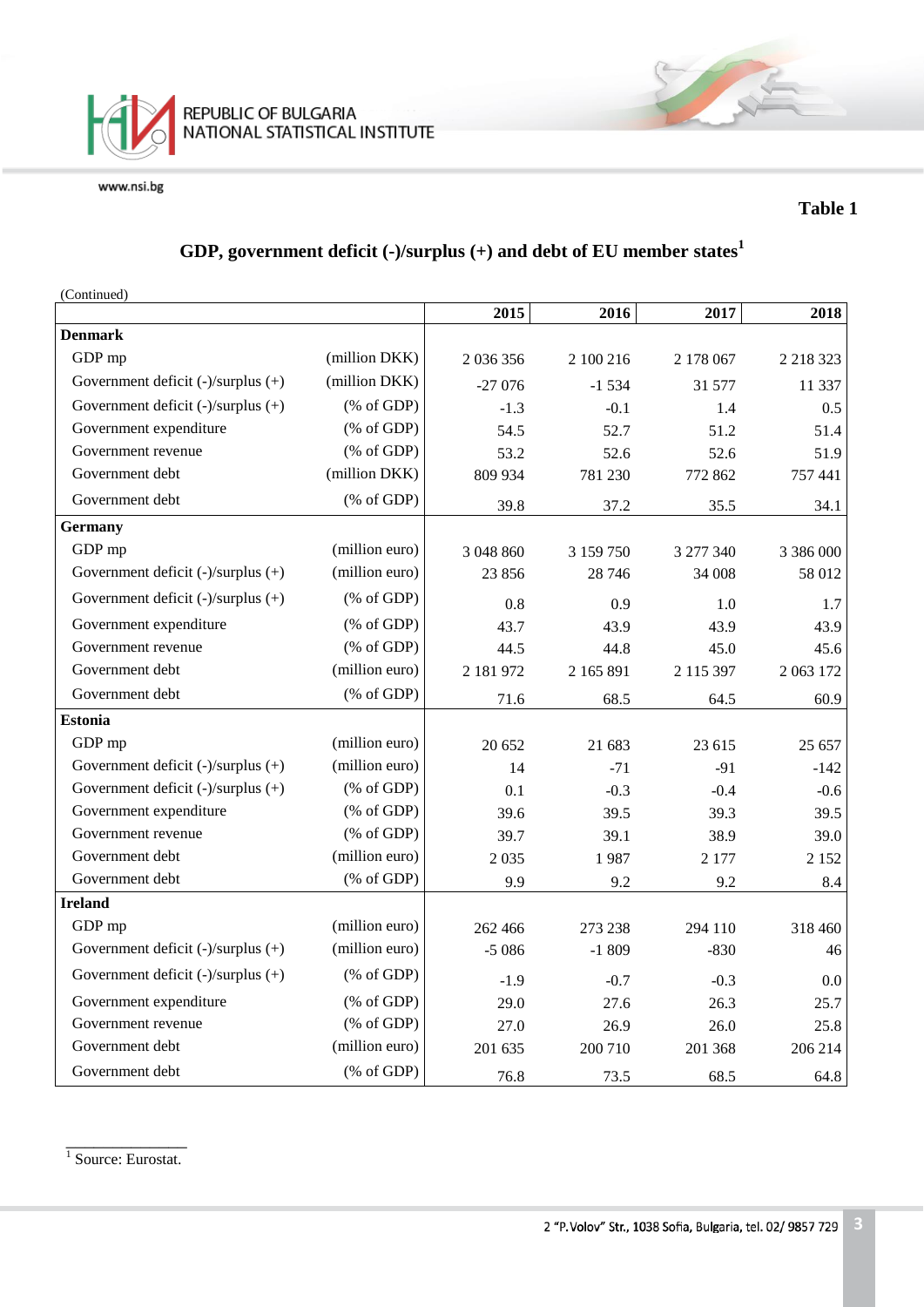

#### **Table 1**

# **GDP, government deficit (-)/surplus (+) and debt of EU member states<sup>1</sup>**

(Continued)

|                                         |                                                       | 2015      | 2016          | 2017          | 2018          |
|-----------------------------------------|-------------------------------------------------------|-----------|---------------|---------------|---------------|
| Greece                                  |                                                       |           |               |               |               |
| GDP mp                                  | (million euro)                                        | 177 258   | 176 488       | 180 218       | 184714        |
| Government deficit $(-)/$ surplus $(+)$ | (million euro)                                        | $-9953$   | 858           | 1 3 1 7       | 1991          |
| Government deficit (-)/surplus (+)      | $(% \mathcal{L}_{0}$ (% of GDP)                       | $-5.6$    | 0.5           | 0.7           | 1.1           |
| Government expenditure                  | $(% \mathcal{L}_{0}^{\infty}$ (% of GDP)              | 53.5      | 48.9          | 47.3          | 46.7          |
| Government revenue                      | $(% \mathcal{L}_{0} \cap \mathcal{L}_{1})$ (% of GDP) | 47.9      | 49.4          | 48.1          | 47.8          |
| Government debt                         | (million euro)                                        | 311 729   | 315 010       | 317 485       | 334 573       |
| Government debt                         | (% of GDP)                                            | 175.9     | 178.5         | 176.2         | 181.1         |
| <b>Spain</b>                            |                                                       |           |               |               |               |
| GDP mp                                  | (million euro)                                        | 1 081 165 | 1 118 743     | 1 166 319     | 1 208 248     |
| Government deficit $(-)/$ surplus $(+)$ | (million euro)                                        | $-57004$  | -49 996       | $-35903$      | $-29982$      |
| Government deficit (-)/surplus (+)      | $(% \mathcal{L}_{0} \cap \mathcal{L}_{1})$ (% of GDP) | $-5.3$    | $-4.5$        | $-3.1$        | $-2.5$        |
| Government expenditure                  | $(% \mathcal{L}_{0} \cap \mathcal{L}_{1})$ (% of GDP) | 43.7      | 42.2          | 41.0          | 41.3          |
| Government revenue                      | $(% \mathcal{L}_{0} \cap \mathcal{L}_{1})$ (% of GDP) | 38.5      | 37.7          | 37.9          | 38.9          |
| Government debt                         | (million euro)                                        | 1 073 934 | 1 107 220     | 1 144 425     | 1 173 107     |
| Government debt                         | $(% \mathcal{L}_{0}$ (% of GDP)                       | 99.3      | 99.0          | 98.1          | 97.1          |
| <b>France</b>                           |                                                       |           |               |               |               |
| GDP mp                                  | (million euro)                                        | 2 198 432 | 2 2 3 4 1 2 9 | 2 2 9 5 0 6 3 | 2 3 5 3 1 6 7 |
| Government deficit $(-)/$ surplus $(+)$ | (million euro)                                        | $-79697$  | $-79123$      | $-63603$      | $-59563$      |
| Government deficit (-)/surplus (+)      | $(% \mathcal{L}_{0} \cap \mathcal{L}_{1})$ (% of GDP) | $-3.6$    | $-3.5$        | $-2.8$        | $-2.5$        |
| Government expenditure                  | $(% \mathcal{L}_{0} \cap \mathcal{L}_{1})$ (% of GDP) | 56.8      | 56.6          | 56.4          | 56.0          |
| Government revenue                      | $(% \mathcal{L}_{0} \cap \mathcal{L}_{1})$ (% of GDP) | 53.2      | 53.0          | 53.6          | 53.5          |
| Government debt                         | (million euro)                                        | 2 101 255 | 2 188 481     | 2 2 58 6 56   | 2 3 1 5 2 9 8 |
| Government debt                         | $(% \mathcal{L}_{0}$ (% of GDP)                       | 95.6      | 98.0          | 98.4          | 98.4          |
| Croatia                                 |                                                       |           |               |               |               |
| GDP mp                                  | (million HRK)                                         | 339 616   | 351 349       | 365 643       | 381799        |
| Government deficit (-)/surplus (+)      | (million HRK)                                         | $-10829$  | $-3440$       | 2889          | 758           |
| Government deficit (-)/surplus (+)      | $(% \mathcal{L}_{0}^{\infty}$ (% of GDP)              | $-3.2$    | $-1.0$        | 0.8           | 0.2           |
| Government expenditure                  | $(% \mathcal{L}_{0} \cap \mathcal{L}_{1})$ (% of GDP) | 48.3      | 47.3          | 45.3          | 46.4          |
| Government revenue                      | $(% \mathcal{L}_{0} \cap \mathcal{L}_{1})$ (% of GDP) | 45.2      | 46.3          | 46.1          | 46.6          |
| Government debt                         | (million HRK)                                         | 284 373   | 282 766       | 284 316       | 284 694       |
| Government debt                         | $(% \mathcal{L}_{0}$ (% of GDP)                       | 83.7      | 80.5          | 77.8          | 74.6          |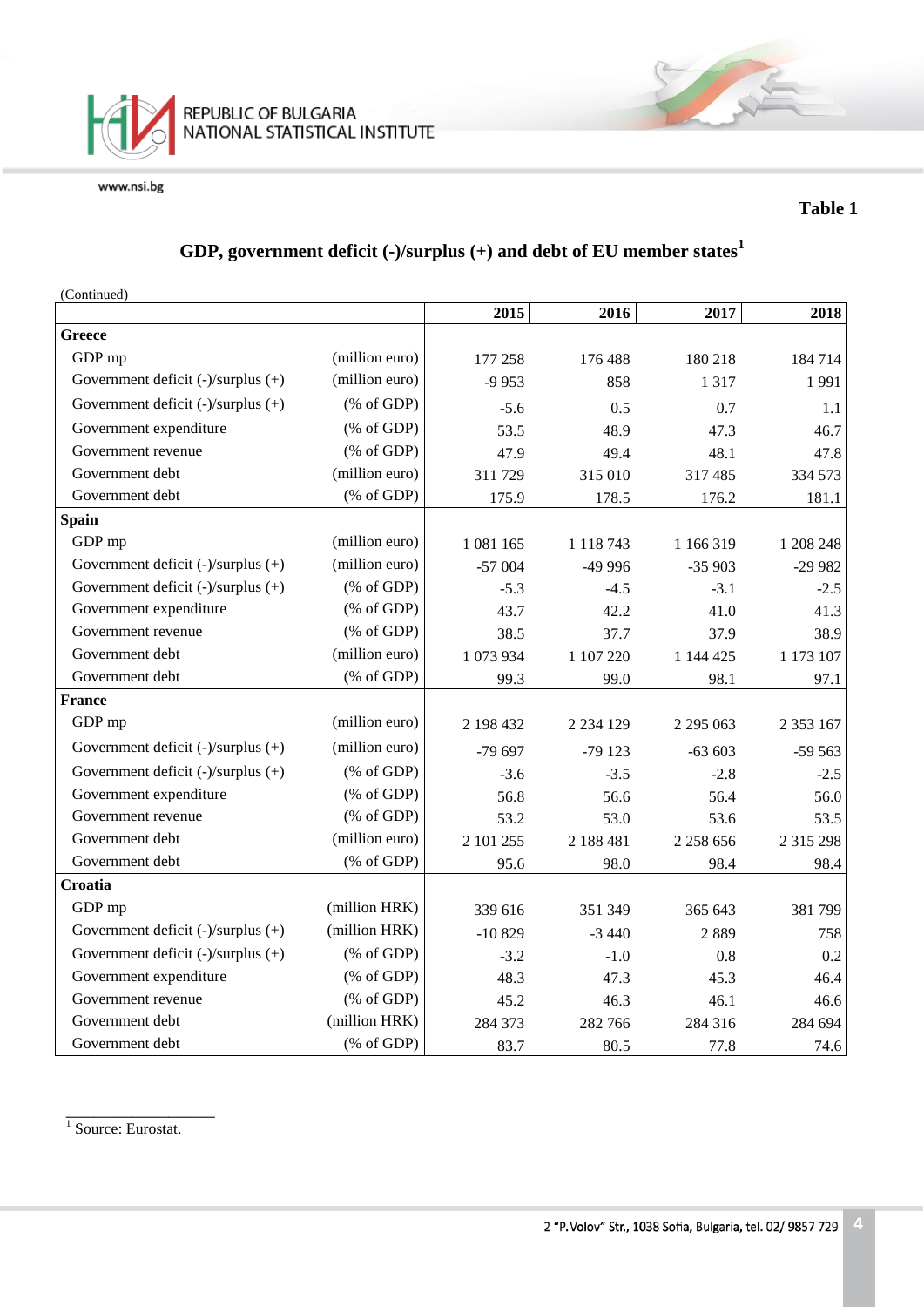

#### **Table 1**

# **GDP, government deficit (-)/surplus (+) and debt of EU member states<sup>1</sup>**

| (Continued)                             |                                                       |           |               |           |               |
|-----------------------------------------|-------------------------------------------------------|-----------|---------------|-----------|---------------|
|                                         |                                                       | 2015      | 2016          | 2017      | 2018          |
| <b>Italy</b>                            |                                                       |           |               |           |               |
| GDP mp                                  | (million euro)                                        | 1 652 085 | 1 689 824     | 1727382   | 1756981       |
| Government deficit $(-)/$ surplus $(+)$ | (million euro)                                        | $-43140$  | $-42656$      | $-41285$  | $-37505$      |
| Government deficit $(-)/$ surplus $(+)$ | $(% \mathcal{L}_{0} \cap \mathcal{L}_{1})$ (% of GDP) | $-2.6$    | $-2.5$        | $-2.4$    | $-2.1$        |
| Government expenditure                  | $(% \mathcal{L}_{0}^{\infty}$ (% of GDP)              | 50.3      | 49.0          | 48.9      | 48.6          |
| Government revenue                      | $(% \mathcal{L}_{0} \cap \mathcal{L}_{1})$ (% of GDP) | 47.7      | 46.5          | 46.5      | 46.4          |
| Government debt                         | (million euro)                                        | 2 173 428 | 2 2 2 3 3 7 0 | 2 269 010 | 2 3 2 1 9 5 7 |
| Government debt                         | $(% \mathcal{L}_{0} \cap \mathcal{L}_{1})$ (% of GDP) | 131.6     | 131.4         | 131.4     | 132.2         |
| <b>Cyprus</b>                           |                                                       |           |               |           |               |
| GDP mp                                  | (million euro)                                        | 17 746    | 18 4 9 0      | 19 649    | 20 731        |
| Government deficit $(-)/$ surplus $(+)$ | (million euro)                                        | $-236$    | 59            | 344       | $-990$        |
| Government deficit $(-)/$ surplus $(+)$ | $(% \mathcal{L}_{0} \cap \mathcal{L}_{1})$ (% of GDP) | $-1.3$    | 0.3           | 1.8       | $-4.8$        |
| Government expenditure                  | $(% \mathcal{L}_{0} \cap \mathcal{L}_{1})$ (% of GDP) | 40.6      | 38.0          | 37.4      | 44.7          |
| Government revenue                      | $(% \mathcal{L}_{0} \cap \mathcal{L}_{1})$ (% of GDP) | 39.3      | 38.3          | 39.1      | 39.9          |
| Government debt                         | (million euro)                                        | 19 164    | 19 509        | 18814     | 21 258        |
| Government debt                         | $(% \mathcal{L}_{0}$ (% of GDP)                       | 108.0     | 105.5         | 95.8      | 102.5         |
| Latvia                                  |                                                       |           |               |           |               |
| GDP mp                                  | (million euro)                                        | 24 3 20   | 25 038        | 27 033    | 29 5 24       |
| Government deficit (-)/surplus (+)      | (million euro)                                        | $-331$    | 16            | $-156$    | $-295$        |
| Government deficit $(-)/$ surplus $(+)$ | $(% \mathcal{L}_{0} \cap \mathcal{L}_{1})$ (% of GDP) | $-1.4$    | 0.1           | $-0.6$    | $-1.0$        |
| Government expenditure                  | $(% \mathcal{L}_{0}$ (% of GDP)                       | 38.2      | 37.0          | 37.8      | 38.5          |
| Government revenue                      | $(% \mathcal{L}_{0} \cap \mathcal{L}_{1})$ (% of GDP) | 36.9      | 37.0          | 37.2      | 37.5          |
| Government debt                         | (million euro)                                        | 8953      | 10 092        | 10 807    | 10 608        |
| Government debt                         | $(% \mathcal{L}_{0} \cap \mathcal{L}_{1})$ (% of GDP) | 36.8      | 40.3          | 40.0      | 35.9          |
| Lithuania                               |                                                       |           |               |           |               |
| GDP mp                                  | (million euro)                                        | 37 434    | 38 849        | 42 191    | 45 134        |
| Government deficit (-)/surplus (+)      | (million euro)                                        | $-98$     | 94            | 205       | 298           |
| Government deficit $(-)/$ surplus $(+)$ | $(% \mathcal{L}_{0} \cap \mathcal{L}_{1})$ (% of GDP) | $-0.3$    | 0.2           | 0.5       | 0.7           |
| Government expenditure                  | $(% \mathcal{L}_{0} \cap \mathcal{L}_{1})$ (% of GDP) | 34.9      | 34.1          | 33.1      | 34.0          |
| Government revenue                      | $(% \mathcal{L}_{0}$ (% of GDP)                       | 34.6      | 34.4          | 33.6      | 34.7          |
| Government debt                         | (million euro)                                        | 15 940    | 15 5 25       | 16 625    | 15 4 17       |
| Government debt                         | $(% \mathcal{L}_{0} \cap \mathcal{L}_{1})$ (% of GDP) | 42.6      | 40.0          | 39.4      | 34.2          |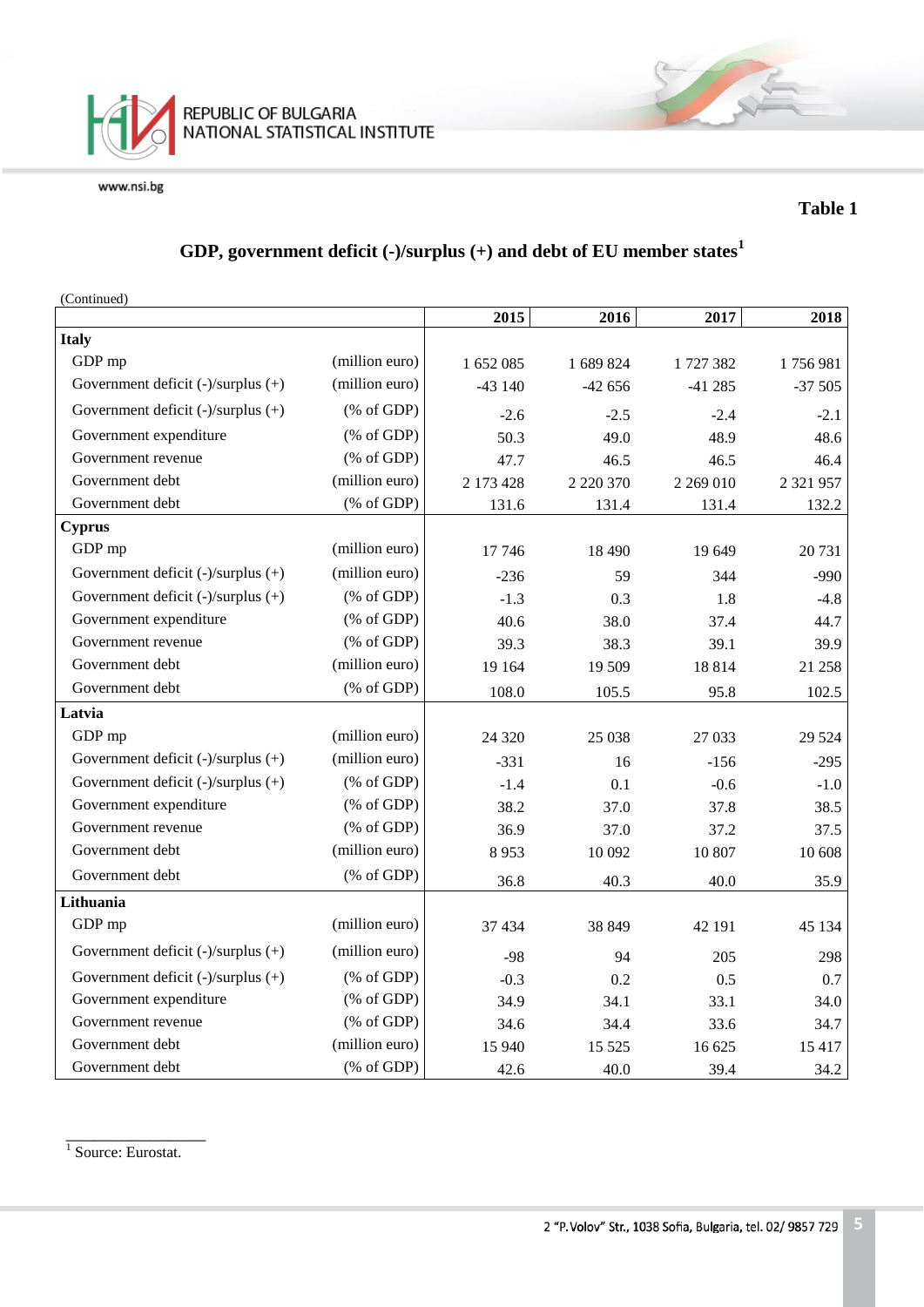

#### **Table 1**

# **GDP, government deficit (-)/surplus (+) and debt of EU member states<sup>1</sup>**

(Continued)

|                                         |                                                       | 2015       | 2016       | 2017       | 2018       |
|-----------------------------------------|-------------------------------------------------------|------------|------------|------------|------------|
| Luxembourg                              |                                                       |            |            |            |            |
| GDP mp                                  | (million euro)                                        | 51 579     | 53 303     | 55 299     | 58 869     |
| Government deficit $(-)/$ surplus $(+)$ | (million euro)                                        | 736        | 988        | 793        | 1418       |
| Government deficit $(-)/$ surplus $(+)$ | $(% \mathcal{L}_{0}^{\infty}$ (% of GDP)              | 1.4        | 1.9        | 1.4        | 2.4        |
| Government expenditure                  | $(% \mathcal{L}_{0} \cap \mathcal{L}_{1})$ (% of GDP) | 41.9       | 41.9       | 43.0       | 43.1       |
| Government revenue                      | $(% \mathcal{L}_{0} \cap \mathcal{L}_{1})$ (% of GDP) | 43.3       | 43.7       | 44.4       | 45.5       |
| Government debt                         | (million euro)                                        | 11 447     | 11 024     | 12 697     | 12 5 8 7   |
| Government debt                         | $(% \mathcal{L}_{0}$ (% of GDP)                       | 22.2       | 20.7       | 23.0       | 21.4       |
| <b>Hungary</b>                          |                                                       |            |            |            |            |
| GDP mp                                  | (million HUF)                                         | 34 378 594 | 35 474 186 | 38 355 115 | 42 072 786 |
| Government deficit (-)/surplus (+)      | (million HUF)                                         | $-653829$  | $-584415$  | $-844596$  | $-934343$  |
| Government deficit $(-)/$ surplus $(+)$ | $(% \mathcal{L}_{0}^{\infty}$ (% of GDP)              | $-1.9$     | $-1.6$     | $-2.2$     | $-2.2$     |
| Government expenditure                  | $(% \mathcal{L}_{0}^{\infty}$ (% of GDP)              | 50.1       | 46.8       | 46.9       | 46.5       |
| Government revenue                      | $(% \mathcal{L}_{0} \cap \mathcal{L}_{1})$ (% of GDP) | 48.2       | 45.1       | 44.7       | 44.2       |
| Government debt                         | (million HUF)                                         | 26 366 346 | 26 967 177 | 28 158 019 | 29 806 589 |
| Government debt                         | $(% \mathcal{L}_{0} \cap \mathcal{L}_{1})$ (% of GDP) | 76.7       | 76.0       | 73.4       | 70.8       |
| <b>Malta</b>                            |                                                       |            |            |            |            |
| GDP mp                                  | (million euro)                                        | 9650       | 10 344     | 11 313     | 12 3 20    |
| Government deficit (-)/surplus (+)      | (million euro)                                        | $-98$      | 91         | 387        | 251        |
| Government deficit (-)/surplus (+)      | $(% \mathcal{L}_{0} \cap \mathcal{L}_{1})$ (% of GDP) | $-1.0$     | 0.9        | 3.4        | 2.0        |
| Government expenditure                  | $(% \mathcal{L}_{0} \cap \mathcal{L}_{1})$ (% of GDP) | 39.6       | 36.5       | 35.7       | 36.8       |
| Government revenue                      | $(% \mathcal{L}_{0} \cap \mathcal{L}_{1})$ (% of GDP) | 38.5       | 37.4       | 39.2       | 38.8       |
| Government debt                         | (million euro)                                        | 5 5 8 6    | 5 7 4 0    | 5 683      | 5 6 6 5    |
| Government debt                         | $(% \mathcal{L}_{0}$ (% of GDP)                       | 57.9       | 55.5       | 50.2       | 46.0       |
| <b>Netherlands</b>                      |                                                       |            |            |            |            |
| GDP mp                                  | (million euro)                                        | 690 008    | 708 337    | 737 048    | 773 373    |
| Government deficit (-)/surplus (+)      | (million euro)                                        | $-13970$   | 148        | 8959       | 11 348     |
| Government deficit (-)/surplus (+)      | $(% \mathcal{L}_{0} \cap \mathcal{L}_{1})$ (% of GDP) | $-2.0$     | 0.0        | 1.2        | 1.5        |
| Government expenditure                  | $(% \mathcal{L}_{0} \cap \mathcal{L}_{1})$ (% of GDP) | 44.6       | 43.6       | 42.5       | 42.2       |
| Government revenue                      | $(% \mathcal{L}_{0} \cap \mathcal{L}_{1})$ (% of GDP) | 42.6       | 43.6       | 43.7       | 43.6       |
| Government debt                         | (million euro)                                        | 446 058    | 438 418    | 419 778    | 405 428    |
| Government debt                         | $(% \mathcal{L}_{0}$ (% of GDP)                       | 64.6       | 61.9       | 57.0       | 52.4       |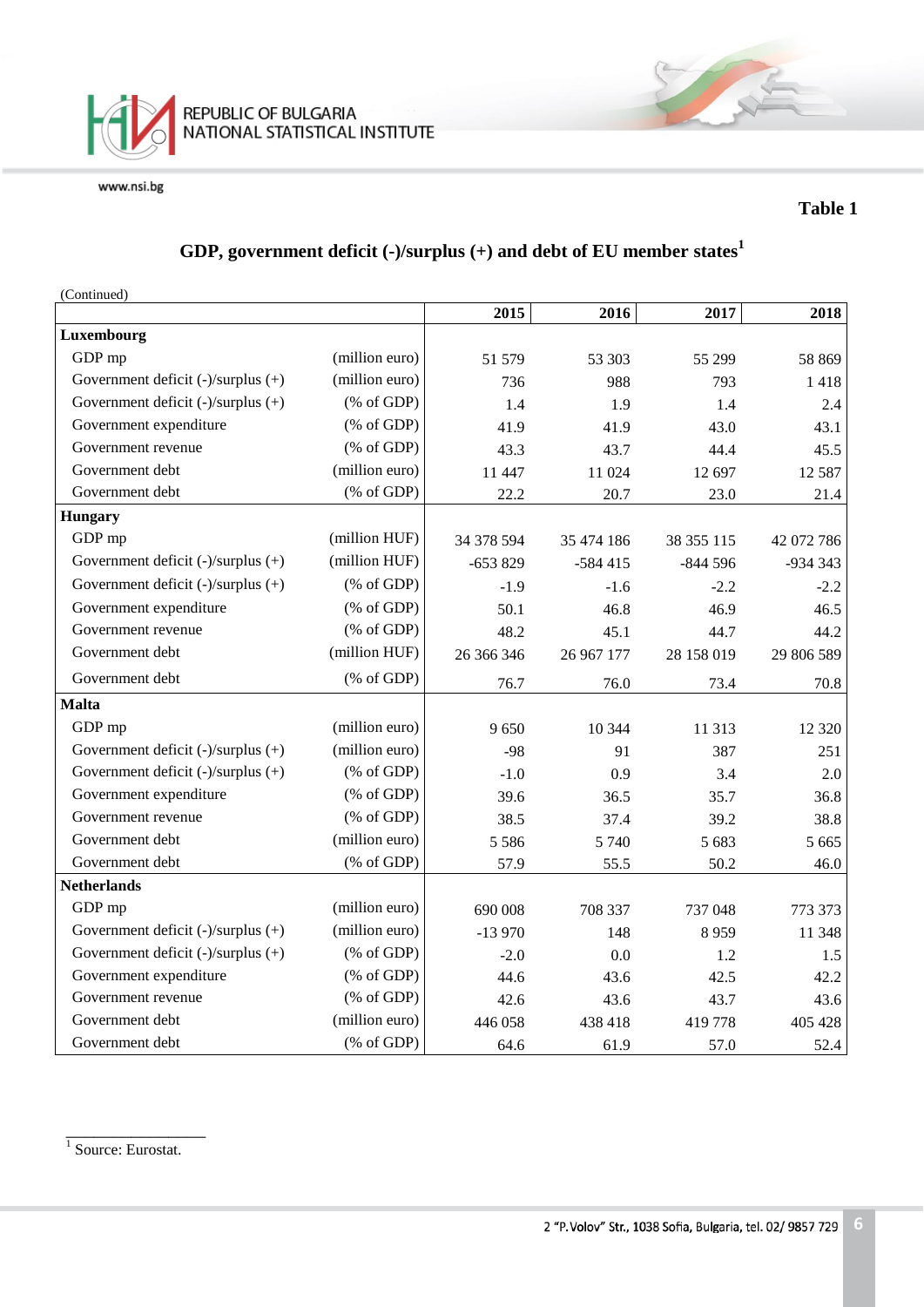

#### **Table 1**

# **GDP, government deficit (-)/surplus (+) and debt of EU member states<sup>1</sup>**

(Continued)

|                                         |                                                       | 2015      | 2016      | 2017      | 2018          |
|-----------------------------------------|-------------------------------------------------------|-----------|-----------|-----------|---------------|
| Austria                                 |                                                       |           |           |           |               |
| GDP mp                                  | (million euro)                                        | 344 259   | 356 238   | 369 899   | 386 094       |
| Government deficit $(-)/$ surplus $(+)$ | (million euro)                                        | $-3517$   | $-5523$   | $-2807$   | 426           |
| Government deficit (-)/surplus (+)      | $(% \mathcal{L}_{0} \cap \mathcal{L}_{1})$ (% of GDP) | $-1.0$    | $-1.6$    | $-0.8$    | 0.1           |
| Government expenditure                  | $(% \mathcal{L}_{0} \cap \mathcal{L}_{1})$ (% of GDP) | 51.1      | 50.3      | 49.2      | 48.5          |
| Government revenue                      | $(% \mathcal{L}_{0} \cap \mathcal{L}_{1})$ (% of GDP) | 50.1      | 48.7      | 48.4      | 48.6          |
| Government debt                         | (million euro)                                        | 291 688   | 295 612   | 289 253   | 284 758       |
| Government debt                         | (% of GDP)                                            | 84.7      | 83.0      | 78.2      | 73.8          |
| Poland                                  |                                                       |           |           |           |               |
| GDP mp                                  | (million PLN)                                         | 1 800 228 | 1861112   | 1 989 314 | 2 115 672     |
| Government deficit $(-)/$ surplus $(+)$ | (million PLN)                                         | $-48703$  | $-41614$  | $-30404$  | $-7987$       |
| Government deficit (-)/surplus (+)      | $(% \mathcal{L}_{0} \cap \mathcal{L}_{1})$ (% of GDP) | $-2.7$    | $-2.2$    | $-1.5$    | $-0.4$        |
| Government expenditure                  | $(% \mathcal{L}_{0} \cap \mathcal{L}_{1})$ (% of GDP) | 41.7      | 41.1      | 41.2      | 41.5          |
| Government revenue                      | $(% \mathcal{L}_{0}^{\infty}$ (% of GDP)              | 39.0      | 38.9      | 39.7      | 41.2          |
| Government debt                         | (million PLN)                                         | 923 259   | 1 009 257 | 1 005 722 | 1 0 3 4 3 5 8 |
| Government debt                         | $(% \mathcal{L}_{0} \cap \mathcal{L}_{1})$ (% of GDP) | 51.3      | 54.2      | 50.6      | 48.9          |
| Portugal                                |                                                       |           |           |           |               |
| GDP mp                                  | (million euro)                                        | 179 809   | 186 480   | 194 613   | 201 606       |
| Government deficit $(-)/$ surplus $(+)$ | (million euro)                                        | $-7918$   | $-3674$   | $-5766$   | $-913$        |
| Government deficit $(-)/$ surplus $(+)$ | $(% \mathcal{L}_{0}^{\infty}$ (% of GDP)              | $-4.4$    | $-2.0$    | $-3.0$    | $-0.5$        |
| Government expenditure                  | $(% \mathcal{L}_{0} \cap \mathcal{L}_{1})$ (% of GDP) | 48.2      | 44.8      | 45.7      | 44.0          |
| Government revenue                      | $(% \mathcal{L}_{0} \cap \mathcal{L}_{1})$ (% of GDP) | 43.8      | 42.8      | 42.7      | 43.5          |
| Government debt                         | (million euro)                                        | 231 513   | 240 963   | 242 805   | 244 906       |
| Government debt                         | $(% \mathcal{L}_{0} \cap \mathcal{L}_{1})$ (% of GDP) | 128.8     | 129.2     | 124.8     | 121.5         |
| Romania                                 |                                                       |           |           |           |               |
| GDP mp                                  | (million RON)                                         | 712 588   | 765 135   | 856 727   | 944 220       |
| Government deficit $(-)/$ surplus $(+)$ | (million RON)                                         | $-4952$   | $-20751$  | $-23111$  | $-28497$      |
| Government deficit (-)/surplus (+)      | $(% \mathcal{L}_{0} \cap \mathcal{L}_{1})$ (% of GDP) | $-0.7$    | $-2.7$    | $-2.7$    | $-3.0$        |
| Government expenditure                  | $(% \mathcal{L}_{0} \cap \mathcal{L}_{1})$ (% of GDP) | 36.1      | 34.5      | 33.6      | 35.0          |
| Government revenue                      | $(% \mathcal{L}_{0} \cap \mathcal{L}_{1})$ (% of GDP) | 35.4      | 31.8      | 30.9      | 32.0          |
| Government debt                         | (million RON)                                         | 269 151   | 285 553   | 301 158   | 330 047       |
| Government debt                         | $(% \mathcal{L}_{0} \cap \mathcal{L}_{1})$ (% of GDP) | 37.8      | 37.3      | 35.2      | 35.0          |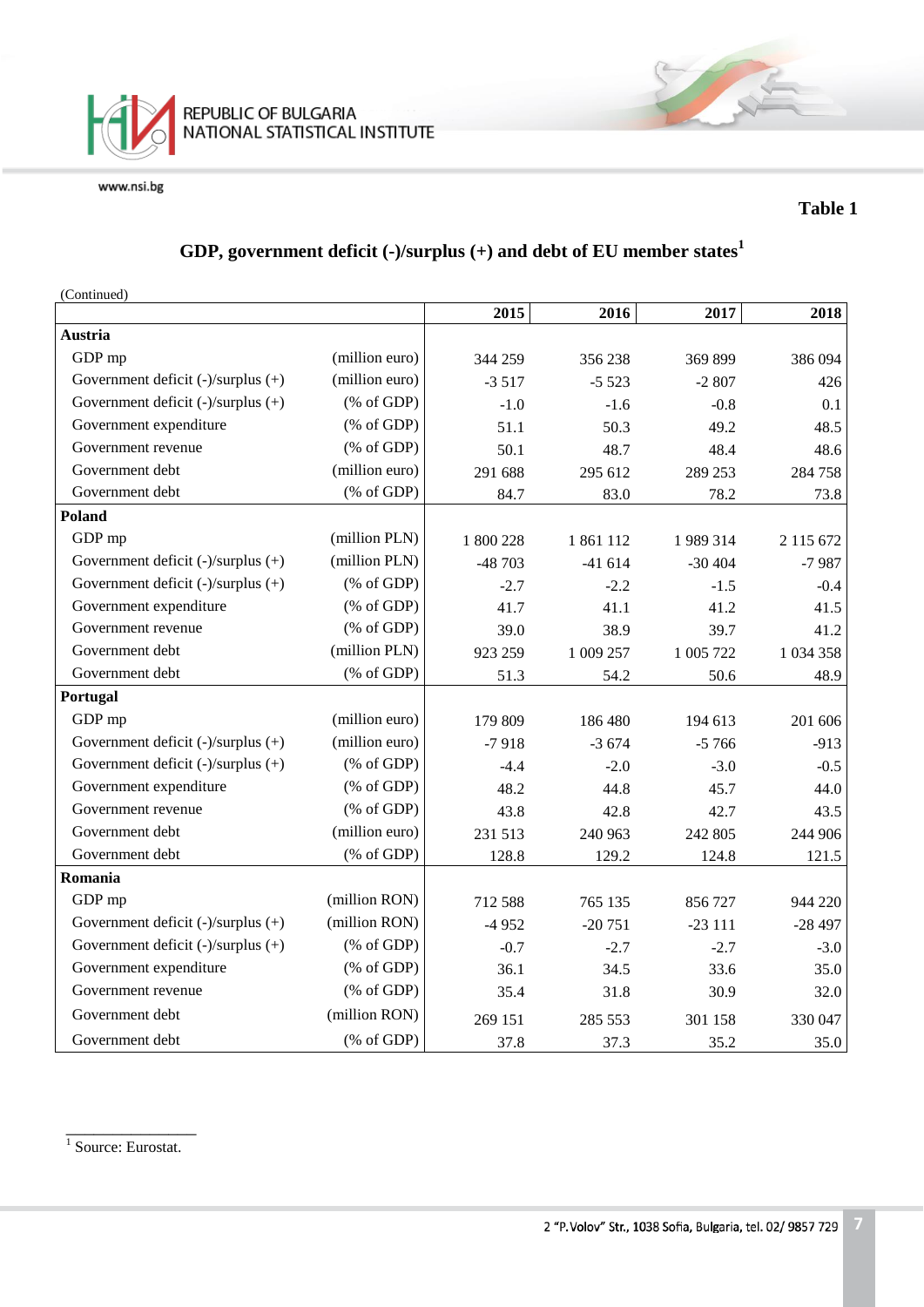

#### **Table 1**

# **GDP, government deficit (-)/surplus (+) and debt of EU member states<sup>1</sup>**

| (Continued)                             |                                                                 |         |         |         |         |
|-----------------------------------------|-----------------------------------------------------------------|---------|---------|---------|---------|
|                                         |                                                                 | 2015    | 2016    | 2017    | 2018    |
| Slovenia                                |                                                                 |         |         |         |         |
| GDP mp                                  | (million euro)                                                  | 38 863  | 40 357  | 43 000  | 45 948  |
| Government deficit (-)/surplus (+)      | (million euro)                                                  | $-1104$ | $-781$  | 5       | 337     |
| Government deficit $(-)/$ surplus $(+)$ | $(% \mathcal{L}_{0} \cap \mathcal{L}_{1})$ (% of GDP)           | $-2.8$  | $-1.9$  | 0.0     | 0.7     |
| Government expenditure                  | $(% \mathcal{L}_{0} \cap \mathcal{L}_{1})$ (% of GDP)           | 47.7    | 45.3    | 43.2    | 42.4    |
| Government revenue                      | $(% \mathcal{L}_{0} \cap \mathcal{L}_{1})$ (% of GDP)           | 44.9    | 43.4    | 43.2    | 43.1    |
| Government debt                         | (million euro)                                                  | 32 087  | 31 753  | 31859   | 32 232  |
| Government debt                         | $(% \mathcal{L}_{0}^{\ast }\otimes \mathcal{L}_{1})$ (% of GDP) | 82.6    | 78.7    | 74.1    | 70.1    |
| Slovakia                                |                                                                 |         |         |         |         |
| GDP mp                                  | (million euro)                                                  | 79 138  | 81 226  | 84 851  | 90 202  |
| Government deficit $(-)/$ surplus $(+)$ | (million euro)                                                  | $-2027$ | $-1805$ | $-668$  | $-629$  |
| Government deficit $(-)/$ surplus $(+)$ | $(% \mathcal{L}_{0} \cap \mathcal{L}_{1})$ (% of GDP)           | $-2.6$  | $-2.2$  | $-0.8$  | $-0.7$  |
| Government expenditure                  | $(% \mathcal{L}_{0} \cap \mathcal{L}_{1})$ (% of GDP)           | 45.1    | 41.5    | 40.2    | 40.6    |
| Government revenue                      | $(% \mathcal{L}_{0} \cap \mathcal{L}_{1})$ (% of GDP)           | 42.5    | 39.2    | 39.4    | 39.9    |
| Government debt                         | (million euro)                                                  | 41 295  | 42 053  | 43 231  | 44 145  |
| Government debt                         | $(% \mathcal{L}_{0} \cap \mathcal{L}_{1})$ (% of GDP)           | 52.2    | 51.8    | 50.9    | 48.9    |
| <b>Finland</b>                          |                                                                 |         |         |         |         |
| GDP mp                                  | (million euro)                                                  | 209 952 | 216 073 | 223 892 | 233 555 |
| Government deficit $(-)/$ surplus $(+)$ | (million euro)                                                  | $-5783$ | $-3714$ | $-1811$ | $-1554$ |
| Government deficit (-)/surplus (+)      | $(% \mathcal{L}_{0} \cap \mathcal{L}_{1})$ (% of GDP)           | $-2.8$  | $-1.7$  | $-0.8$  | $-0.7$  |
| Government expenditure                  | $(% \mathcal{L}_{0}^{\infty}$ (% of GDP)                        | 57.0    | 55.9    | 54.2    | 53.1    |
| Government revenue                      | $(% \mathcal{L}_{0} \cap \mathcal{L}_{1})$ (% of GDP)           | 54.3    | 54.2    | 53.4    | 52.5    |
| Government debt                         | (million euro)                                                  | 133 206 | 136 150 | 137 278 | 137 545 |
| Government debt                         | $(% \mathcal{L}_{0} \cap \mathcal{L}_{1})$ (% of GDP)           | 63.4    | 63.0    | 61.3    | 58.9    |